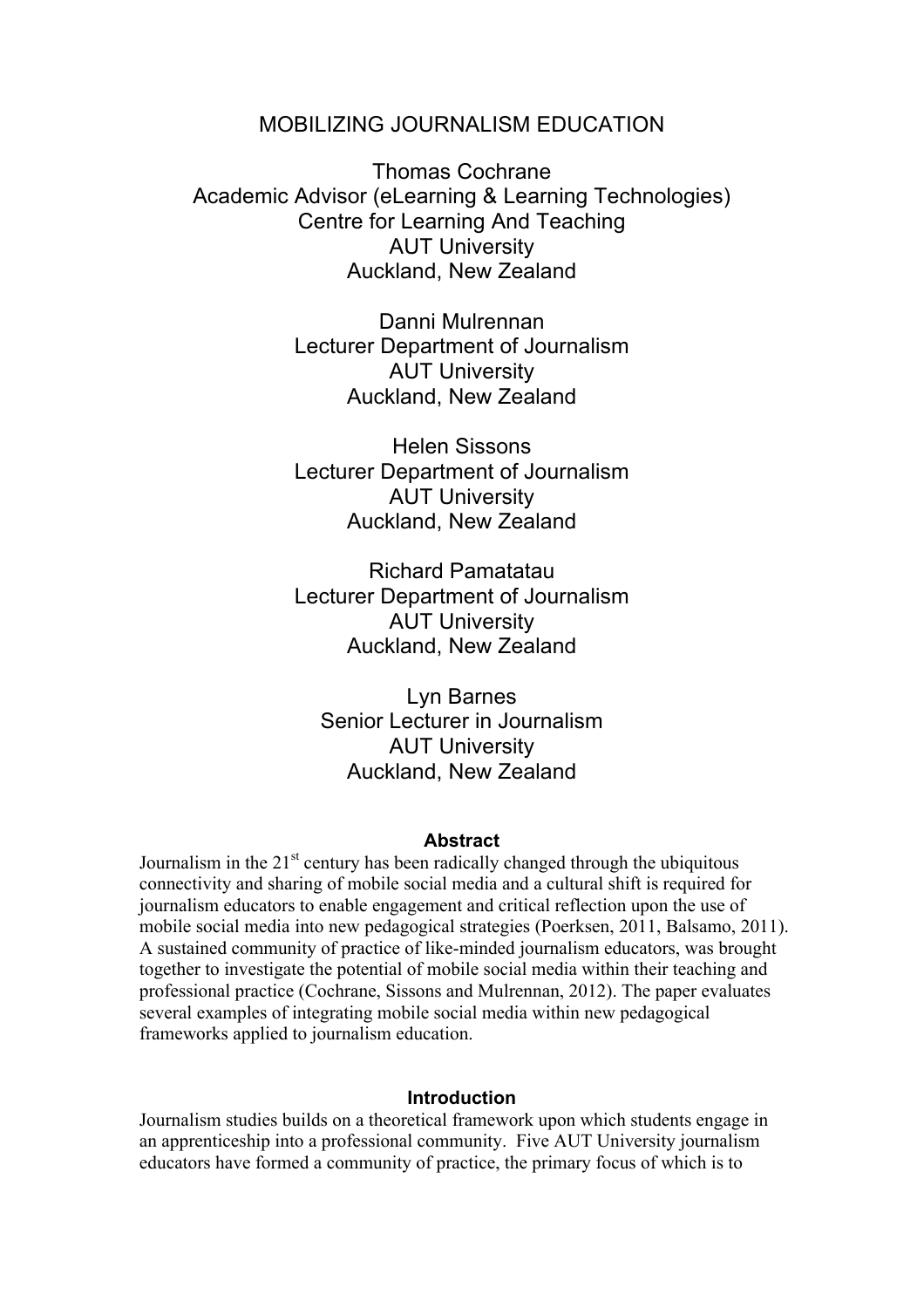enhance the education of journalism through the rapid worldwide uptake of mobile social media.

Irby (1992) argues that the collaborative culture of journalism can be understood in light of social constructivism (Vygotsky, 1978). Irby advocates a model for teaching students how to become part of the journalism community by:

- 1. Understanding the thinking and culture of professionals
- 2. Creating a classroom environment that fosters expert-like thinking and group interaction
- 3. Implementing teaching strategies that assess students' preconceptions about journalism and enable students to confront these preconceptions and build new concepts that move them toward expert thinking

# **Journalism Education as a Model of Community Participation**

Poerksen (2011) applies radical constructivism to journalism education. Ashton (2009) suggests how journalism students' involvement in "amateur production" via social media can use this experience alongside formal education to substitute for onthe-job experience in preparing for "professional and industry practices and contexts" (Ashton, 2009, p7). We argue that students can be initiated into a culture of active community participation that is relevant to journalism by modeling the classroom as participation within a community of practice (COP) (Wenger, 1998). In this context, the domain of the COP is journalism, and in particular the impact of mobile social media upon journalism. Built upon an exploration of the nature of apprenticeship within a community (Lave & Wenger, 1991), COP theory leverages social media to nurture (Wenger, McDermott & Snyder, 2002: Wenger, White & Smith, 2009), broker (Wenger, 1998), and share the experiences of a learning community.

# **The Impact of Mobile Social Media on Journalism**

Mobile social media has had a radical impact upon journalism, just as it has disrupted traditional approaches to several media industries such as music distribution, video distribution, telecommunications, and mail. Media commentators such as Hirst (2011) question whether traditional journalism can survive in a mobile social media driven world. Mobile social media has led to empowering 'citizen journalism' (Cameron, 2006: Skoeps, 2007: Elmendorp, 2007) and forced journalists to reconceptualize their roles and their core tools (Fulton, 2007).

# **Integrating Mobile Social Media into Journalism Education**

According to Flynn (2011):

Journalism and the media are changing fast as the internet grows more accessible, and journalism degree programs are changing to accommodate new distribution paradigms. Any journalism program should include courses on web development, photo and video editing, and social media usage, as well as cornerstones like writing and the ethics of reporting. (Flynn, 2011)

We argue that journalism education must go further than critiquing case studies of the impact of mobile social media on news reporting and gathering, to integrating and modeling the use of mobile social media within the teaching of journalism. Thus actually introducing mobile social media as core tools for the teaching of twenty first century journalism, removing the disconnect between the theory and practice of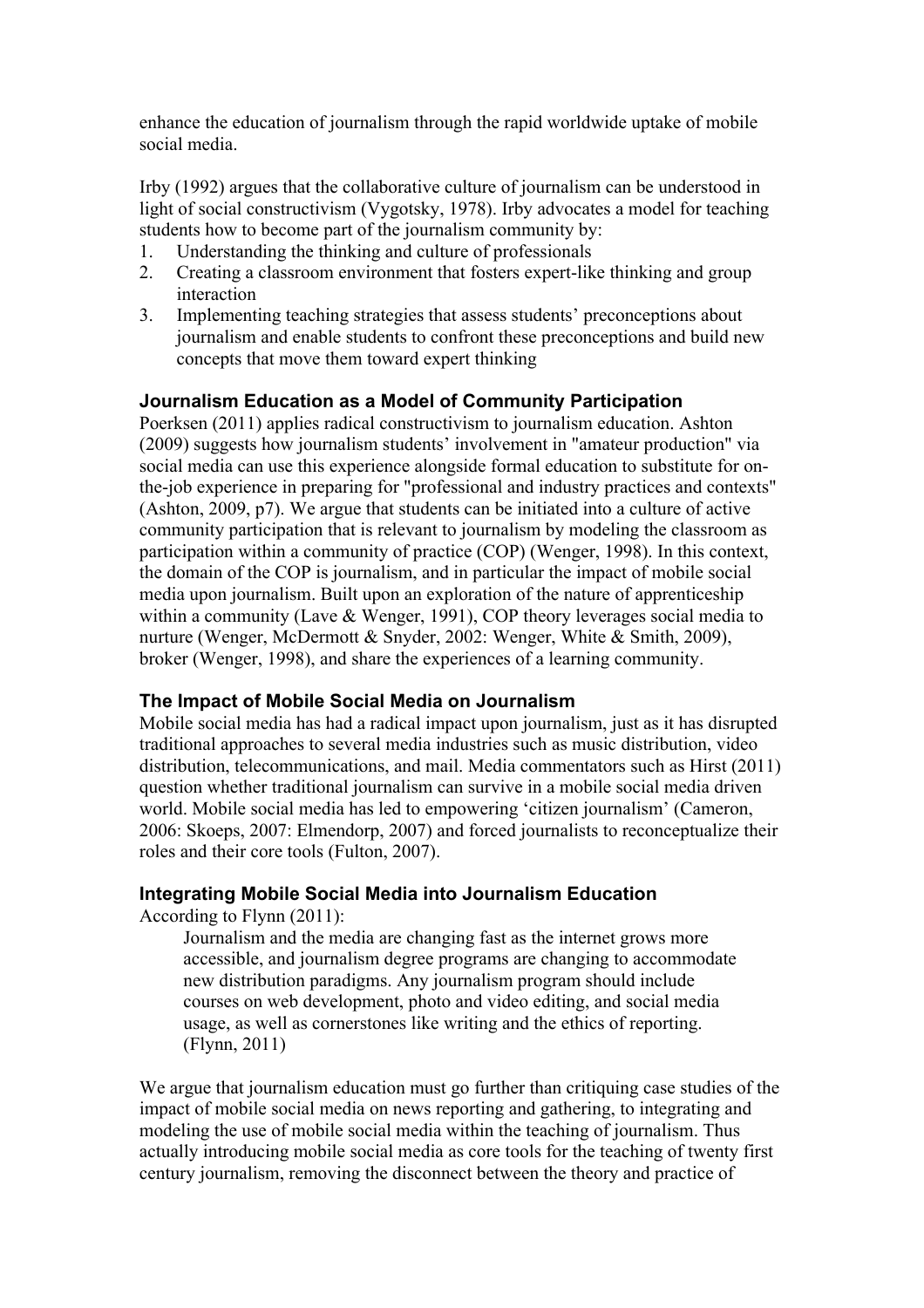mobile social media. In our experience this requires a radical cultural rethink of pedagogy (Cochrane et al., 2012).

# **Supporting a Radical Cultural Shift in Journalism Education**

Balsamo (2011) states that the introduction of new technology platforms by corporations such as Google and Apple have resulted in significant paradigm shifts, involving:

...new modes of knowledge construction and emerging forms of cultural reproduction. Given the distributed nature of this shift work, and the rapid adoption of digital media, the challenge for those of us engaged in the profession of education, not yet willing to abdicate our responsibilities as cultural stewards, is how to coordinate these efforts such that the paradigm-shifting efforts contribute to significant and beneficial social changes. (Balsamo, 2011, p 133)

We argue that radical cultural shifts require a catalyst (Cochrane et al., 2012). The disruptive nature of mobile social media within the journalism industry and in the classroom is a powerful catalyst for rethinking the role of journalists and the nature of teaching and learning (Kukulska-Hulme, 2010). In response, we developed new projects for incorporation in the journalism curriculum that introduced mlearning as a catalyst for pedagogical change, moving from instructivist teacher-directed pedagogy to social constructivist pedagogy, bridging the Pedagogy-Andragogy-Heutagogy (PAH) continuum (Luckin, et al., 2010), (see Table 1).

Table 1

|                         | Pedagogy      | Andragogy<br>Heutagogy |                   |  |
|-------------------------|---------------|------------------------|-------------------|--|
| <b>Locus of Control</b> | Teacher       | Learner                | Learner           |  |
| <b>Education Sector</b> | Schools       | Adult education        | Doctoral research |  |
| <b>Cognition Level</b>  | Cognitive     | Meta-cognitive         | Epistemic         |  |
| Knowledge               | Subject       | Process negotiation    | Context shaping   |  |
| production              | understanding |                        |                   |  |
| context                 |               |                        |                   |  |

*The PAH continuum (from Luckin, et al., 2010, p78)*

Luckin et al., (2010) argue that heutagogy, or student-directed learning, need not be solely the domain of doctoral students, in fact student-directed discovery is a fundamental aspect of Montessori kindergarten education (Montessori, 1948). Designing learning experiences that enable student-directed projects creates the basis for a move from the delivery of teacher-directed content to facilitating authentic learning experiences for students in real-world contexts, initiating students into a culture of active participation within a journalism community.

# **Research methodology**

The researchers initially formed a community of practice of journalism lecturers guided by a technology steward to investigate the impact of mobile social media on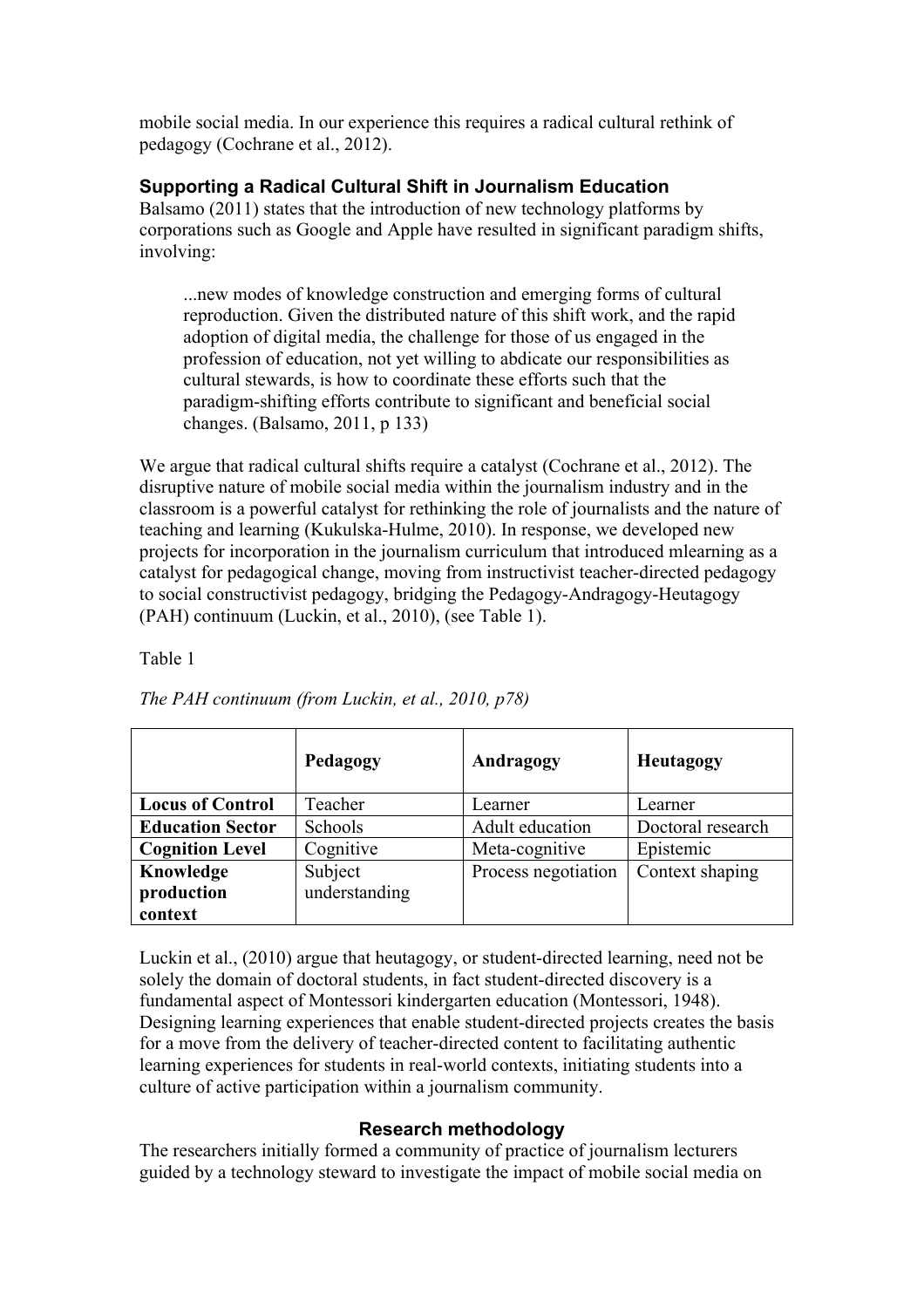the curriculum in 2011 (Cochrane, Sissons & Mulrennan, 2012). After initial explorations of social media projects within the curriculum the COP grew and took on an identity as the enhancing journalism education (EJE) COP in 2012 (Cochrane et al., 2013). A participatory action research approach was adopted (Swantz, 2008), focusing upon pedagogical change while allowing the research to develop within the introduction and evaluation of a series of mobile social media projects within the journalism curriculum throughout 2012 and 2013.

# **Research questions**

- 1. How can journalism education react to the changes in the industry brought about by mobile social media in terms of the journalism curriculum?
- 2. What new pedagogical strategies can be leveraged using mobile social media to facilitate a move from teacher-directed pedagogy to student-directed heutagogy?

# **Data collection and analysis**

Ethics consent was granted from the university based upon informed consent being obtained from all of the participating students and lecturers in the projects. Core sources of data for analysis were the participants' social media sites utilized by each project (Wordpress, Storify, Twitter, Vine, Vyclone, etc…). Reflective posts, comments and media were collated from these sites using an RSS aggregator, and these were regularly reviewed by the researchers to identify emergent themes and categorization of these themes relevant to the research questions. The researchers formed a community of practice that met weekly throughout the length of the projects to discuss and evaluate the progress of the mobile social media projects, and this led to the iterative collaborative development of each project.

# **EJE Team Case Study Results**

The EJE team generated reflections on the impact of the EJE COP on each of the participants' teaching practice, and their conception of their roles as journalism educators. The following case studies are prepared by each lecturer.

Lecturer one engaged with the students as they built a professional online identity. He expands on how both he and his students became engaged with Twitter:

"Working with the EJE COP was an opportunity to explore and create an authentic digital identity using mobile social media. Previously I was a very early adopter of graphical online spaces and as such an early member of TableTalk, the postings area of Salon.Com. Upon joining Facebook and LinkedIn I observed that Facebook functioned in a similar way to TableTalk. As my participation within the COP progressed I decided to join Twitter, and spent six months developing some skills around using and making content delivered in short sharp takes. I wanted to be able to demonstrate that Twitter has a legitimate role to play in the arsenal of a journalist who will need to be competent across many platforms to not only remain relevant, but also to land and then keep a job. This involved creating a Twitter-brand that was clearly part of a unique digital identity, and became a valuable content curation tool enabling easy searchability. Following this I used Twitter to establish a personal online brand that would garner more followers. I now use Twitter s as a tool to comment on media or political events daily, and as a social tool to illustrate or mark activity I believe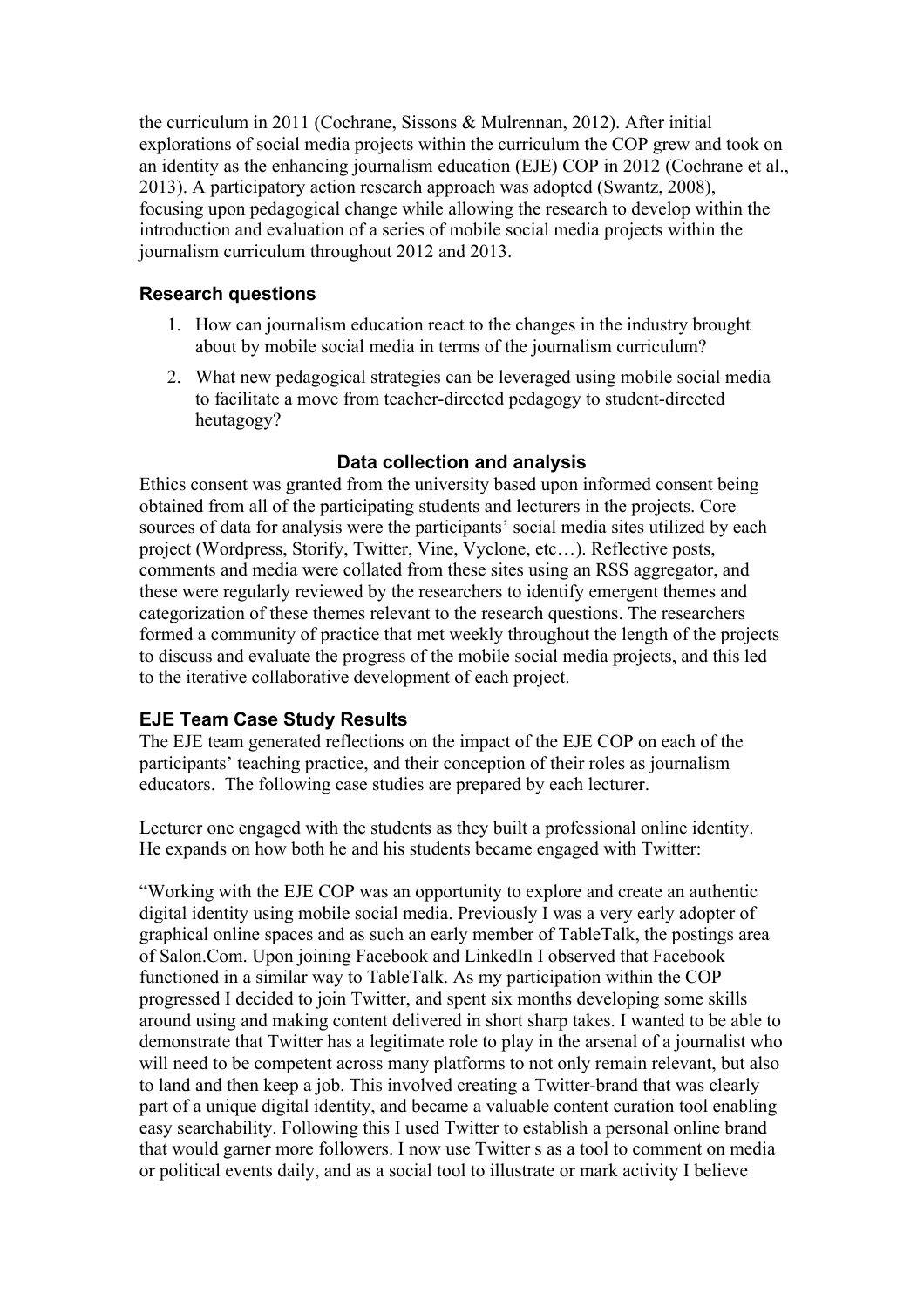enhances my profile. My goal is to model the professional use of Twitter to my students, who initially view Twitter as a social tool only. In pedagogical terms this approach demonstrates the interplay between the private made public. I encourage students to view the space as one that can be used to create their own digital brand. It is also, a place to search for stories, content, leads and information and a way to test material. In the future, digital identity will become a vital part of news production, as a driver of eyeballs to a site, and credibility for crowd sourcing, and a measure of a journalists impact by the number of followers they carry."

Lecturer two supported her students as they collaborated with three other universities to produce an online television programme, using Skype technology. She explains her recommendations as a result of the international video project:

"The Global City project was our first social media enabled international collaboration between journalism students at AUT University and three universities namely Ryerson University, Toronto, Canada, Rutgers University, New Jersey, U.S.A. and Aarhus University, Denmark, in 2012. The aim of the project was a pilot to test the use of skype as a teaching tool that enabled students to communicate via mobile social media video, to share news and information about their countries of origin targeting an international student audience. Using a heutagogical framework, the students engaged in self-defined learning as they collaborated globally to produce a 50 minute programme in real time and in high definition with a low latency factor across the four time zones. During the pre-production phase, the students created a Facebook group profile and engaged with each other across this social medium as content was developed and scripting was completed. They also conducted Skype sessions where the students in the differing countries could meet and chat online as the production developed, while also discovering their cultural differences and commonalities. Successful outcomes of the project included the ability for the students to direct their own level of engagement with the activity, which differed at each University location. At AUT, the lecturers collaborated between the two curricular areas of Journalism and Television, as some students were enrolled in papers across both these areas. Assessment tools were modified to enable the students' work to be submitted while maintaining the prescribed marking criteria. For example, the Journalism students produced the video-recorded stories and wrote the scripts, while the Television students produced studio interviews and orchestrated the studiobased production. In this way, they were also able to emulate a professional nonfiction/current-affairs broadcast production in real-time. The feedback from the students was that they valued the experience to work globally and interact with peers from other universities, and some students indicated they wanted to maintain contact with their international peers beyond the conclusion of the project via social networking. The Global City project was found to be a significant undertaking from a technical perspective, as the technology used - Haivision - was a closed proprietary system that needed to be installed in each university location, limiting collaboration partners. Therefore, we are appraising open access solutions for future iterations of the project."

Lecturer three engaged in building critical metacognition skills into mobile social media use. She discusses how a multimodal social media tool was used as a substitute for the traditional academic essay: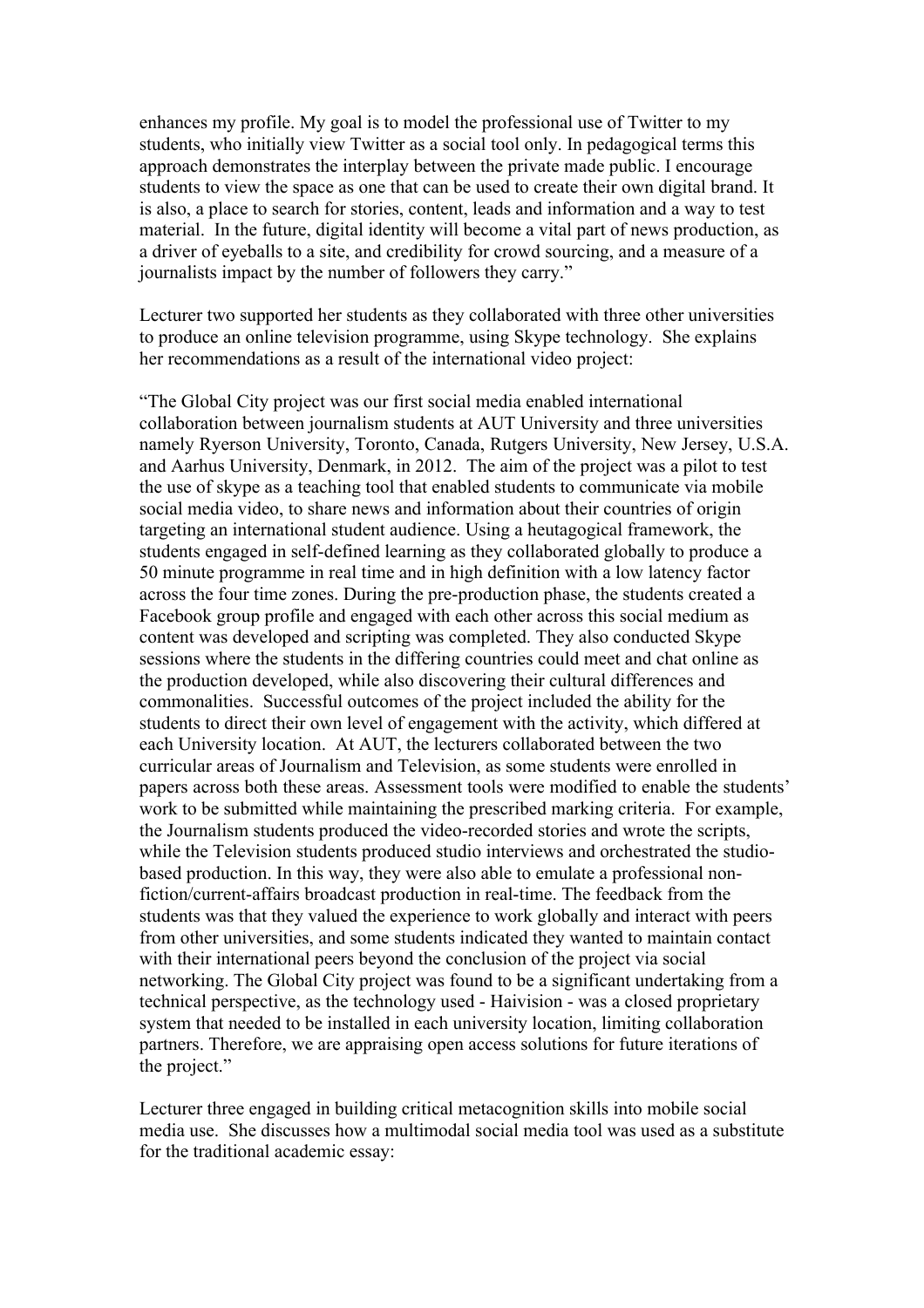"In 2012, we introduced an assignment that required the students to produce a multimedia narrative using Storify.com. Our research had led us to the conclusion that the traditional text-based essay needed to be reinvented for some of our core journalism classes. This is because one of the effects of mobile social media on journalism is that young journalists are required to be skilled at working with audio, video, graphics and text. News organisations also depend on their journalists to be familiar with the myriad variety of social media sites and how to use them for newsgathering and news dissemination purposes. However, we found that while students are familiar with uploading text and photos in a limited way to social media sites such as Facebook, they rarely collate material from a range of platforms into a professional narrative. Therefore we decided to reinvent a traditional essay assessment using the social media site Storify.com. The site allows students to go beyond the traditional text-base essay by collating and inserting rich media content from mobile social media such as Twitter, YouTube, Facebook, Instagram and Vine. The assignment question was: "How if at all have social media altered the way journalists and public relations practitioners interact? Use real examples from at least three social media platforms as well as academic sources to back up your arguments" (Assessment schedule 2012). Their essays were published either to their own blog or to their Storify.com site for the lecturers to mark. The lecturers found that the reworked assignment saw students engaging with the material at a deeper level, as it required them to examine the source material behind a news story. Working with the multimodal content also required a higher level of critique and creativity in comparison to that evidenced in previous essay versions of the assessment. Further, student feedback said they enjoyed the opportunity to explore social media in a way other than for social purposes. Most also realized they needed to be assured and articulate users of social media for their future as professional communicators."

Lecturer four devised a way to reinvent classroom interaction via mobile social media. She reflects on the project:

"This year we introduced the use of blogs to the third-year news reporting course. There were several reasons for this: initially it was to encourage students to write, write and write some more, based on the premise that they should practice writing as an art. For more practical reasons, we also wanted somewhere the students could store their work and iteratively improve it over the semester.

We were also keen to encourage students to use a form of social media that is relevant to the industry: many journalists/writers are now employed on the strength of their blog posts and how well they write. In this new assessment the students keep everything, from their initial drafts, right through to their 'publishable' articles, on their blogs. This includes their peer reviews, an important self-reflective exercise for every story they write. The introduction of student portfolios also enabled collation of their work making it easy to review all their work at the end of the semester. Each student is required to complete at least 12 publishable stories over the 12-week semester. Over the past couple of years, students would go into panic mode about Week 10, trying to find draft versions, peer edited versions and then the final version, which was approved by their writing tutor to be sent out for publication. This ensures everything is in one place."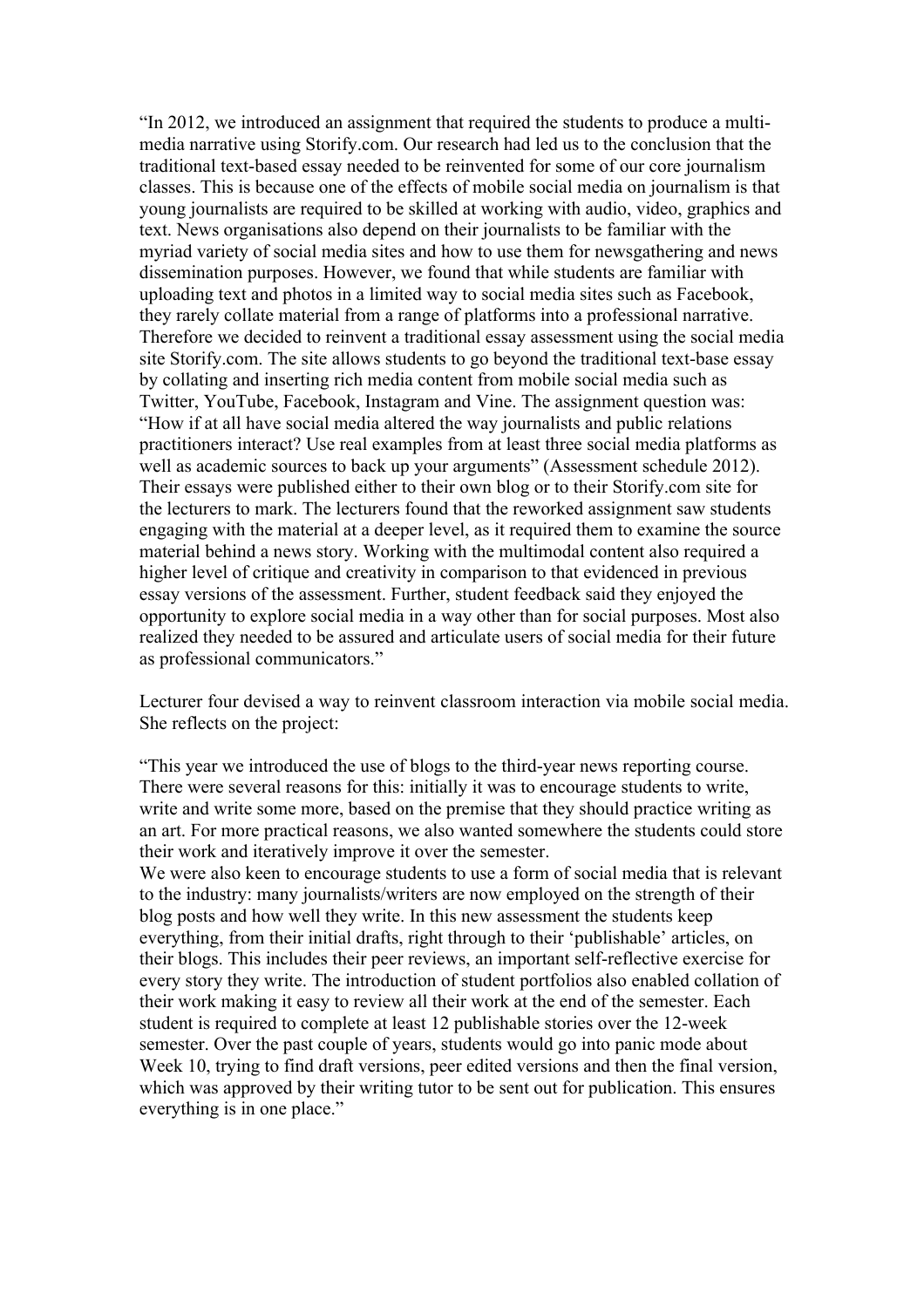### **Discussion**

Our examples of integrating mobile social media in journalism education illustrate how the traditional isolated case-study approach to new media journalism education can be reinvented. Here we discuss the implications and application of our projects for the journalism curriculum.

### **Identifying Key Themes from our Examples**

We have identified six critical success factors (CSF) for mobile social media integration in education (Cochrane, 2012):

- **1.** The pedagogical integration of the technology into the course and assessment.
- **2.** Lecturer modelling of the pedagogical use of the tools.
- **3.** Creating a supportive learning community.
- **4.** Appropriate choice of mobile devices and web 2.0 social software.
- **5.** Technological and pedagogical support.
- **6.** Creating sustained interaction that facilitates the development of ontological shifts, both for the lecturers and the students.

Applying these critical success factors to the concept of the PAH continuum within the context of our mobile social media projects has led to the development of a framework for mobile social media integration within journalism education, which we outline in Table 2.

#### Table 2

|                                          | Pedagogy                                                                                                                                                      | Andragogy                                                                                                                                                     | Heutagogy                                                                                                                                                                                                                                  |  |
|------------------------------------------|---------------------------------------------------------------------------------------------------------------------------------------------------------------|---------------------------------------------------------------------------------------------------------------------------------------------------------------|--------------------------------------------------------------------------------------------------------------------------------------------------------------------------------------------------------------------------------------------|--|
| <b>Locus of Control</b>                  | Teacher                                                                                                                                                       | Learner                                                                                                                                                       | Learner                                                                                                                                                                                                                                    |  |
| Course timeframe<br>and goal             | Initial establishment<br>of the course project<br>and induction into the<br>wider journalism<br>community                                                     | Early to mid-course:<br>Student appropriation<br>of mobile social media<br>and initial active<br>participation                                                | Mid to end of course:<br>Establishment of<br>major project where<br>students actively<br>participate within an<br>authentic community<br>of practice                                                                                       |  |
| <b>Cognition Level</b>                   | Cognitive                                                                                                                                                     | Meta-cognitive                                                                                                                                                | Epistemic                                                                                                                                                                                                                                  |  |
| Knowledge<br>production context          | Subject<br>understanding:<br>lecturers introduce<br>and model the use of a<br>range of mobile social<br>media tools<br>appropriate to the<br>learning context | Process negotiation:<br>students negotiate a<br>choice of mobile social<br>media tools to<br>establish an eportfolio<br>based upon user-<br>generated content | Context shaping:<br>students create<br>project teams that<br>investigate and<br>critique user-<br>generated content<br>within the context of<br>journalism. These are<br>then shared, curated,<br>and peer-reviewed in<br>an authentic COP |  |
| <b>Supporting mobile</b><br>social media | <b>Enabling induction</b><br>into a supportive                                                                                                                | Enabling user-<br>generated content and                                                                                                                       | Enabling collaboration<br>across user-generated                                                                                                                                                                                            |  |

*A framework for using mobile social media to enable a move towards heutagogy.*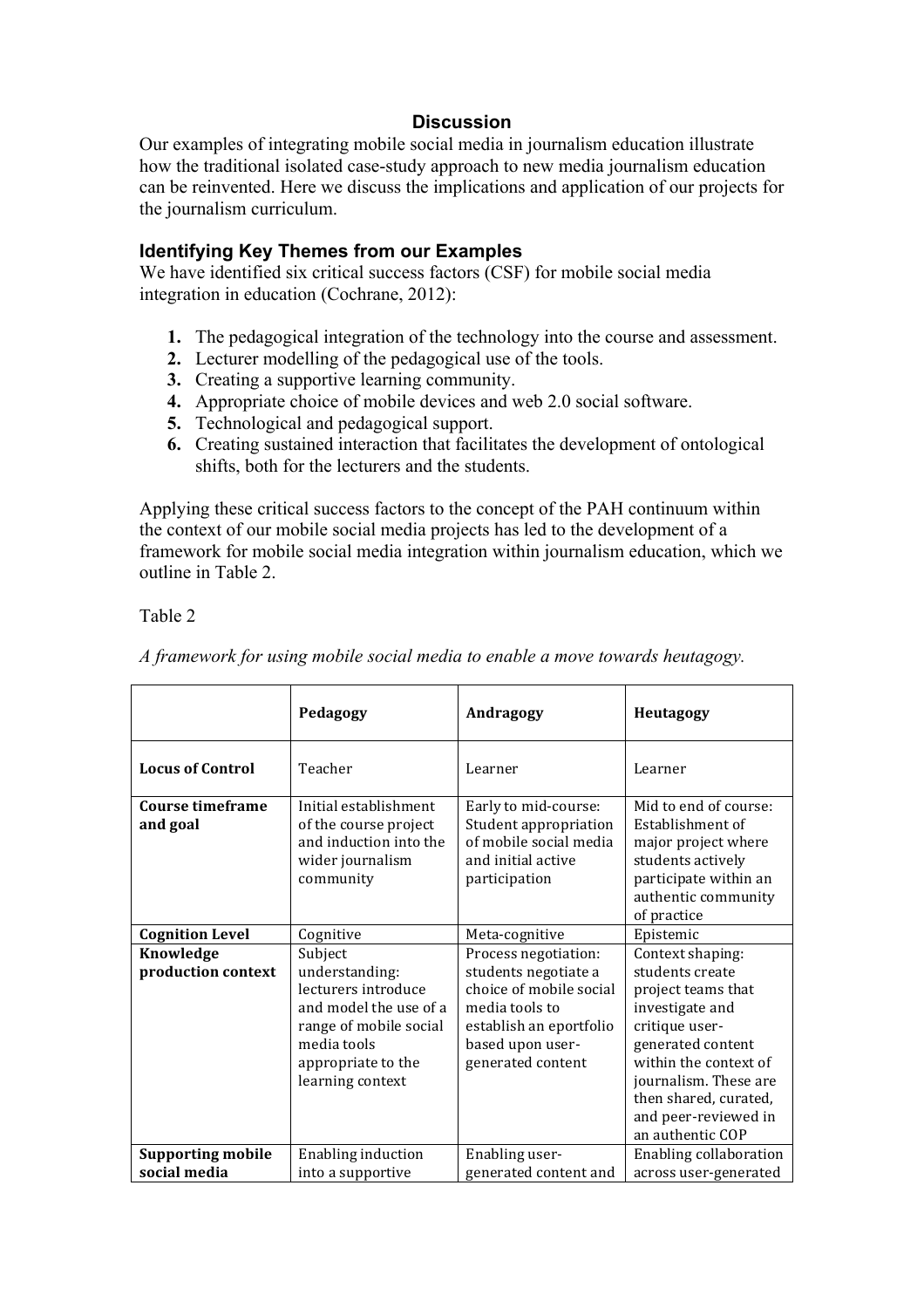| <i>affordances</i>                                   | learning community                                                                     | active participation<br>within an authentic<br>journalism COP | contexts, and active<br>participation within a<br>global journalism COP |
|------------------------------------------------------|----------------------------------------------------------------------------------------|---------------------------------------------------------------|-------------------------------------------------------------------------|
| Alignment with<br>critical success<br><b>factors</b> | $CSF$ 1,2,3                                                                            | CSF 4,5                                                       | CSF 5,6                                                                 |
| <b>Ontological shift</b>                             | Reconceptualising<br>mobile social media:<br>from a social to an<br>educational domain | Reconceptualising the<br>role of the teacher                  | Reconceptualising the<br>role of the learner                            |

This mobile social media framework is now being applied to updating the new media paper within the journalism curriculum. For example, the aim of the new media journalism paper has been reconceptualised:

This paper examines the digital technologies and the issues affecting journalists and online news media sites. Covers the writing, editing and site design skills relevant to online journalism, including digital photography and image editing. Involves newsgathering with the aim of publication on the course website. (Course descriptor, 2009)

Students examine and critiques the mobile digital technologies, production and curation of news and social media source material within online news media sites. Covers mobile recording of news via mobile applications in text, image, audio and video, including crowd-sourcing, live streaming and social media enabled collaboration for publication on the course website. Establishes eportfolios which become the basis for a professional entry into contemporary journalism. (Course descriptor, 2013)

Thus in the redesigned new media paper we invite students to form authentic teambased projects in which they are included as active negotiators of the project outcomes (Heutagogy). Graduates of this redesigned new media paper will be prepared to become active members of collaborative mobile social media journalism teams, both nationally and internationally. Table 3 compares how the original assessment requirements and the redesigned assessments utilizing mobile social media relate to our mobile social media framework.

# Table 3

**Assessment event % Cognition level Relevance to mobile social media Alignment with Critical Success Factors Shift PAH alignment**  Assessment 1, 2009: Group presentation in class and individual essay 30 Cognitive N/A disconnect  $N/A$ disconnect Teacher directed Pedagogy Assessment 2, 2009: 30 Cognitive N/A CSF 3 Teacher Pedagogy

*Redesigning a new media paper based upon our mobile social media framework*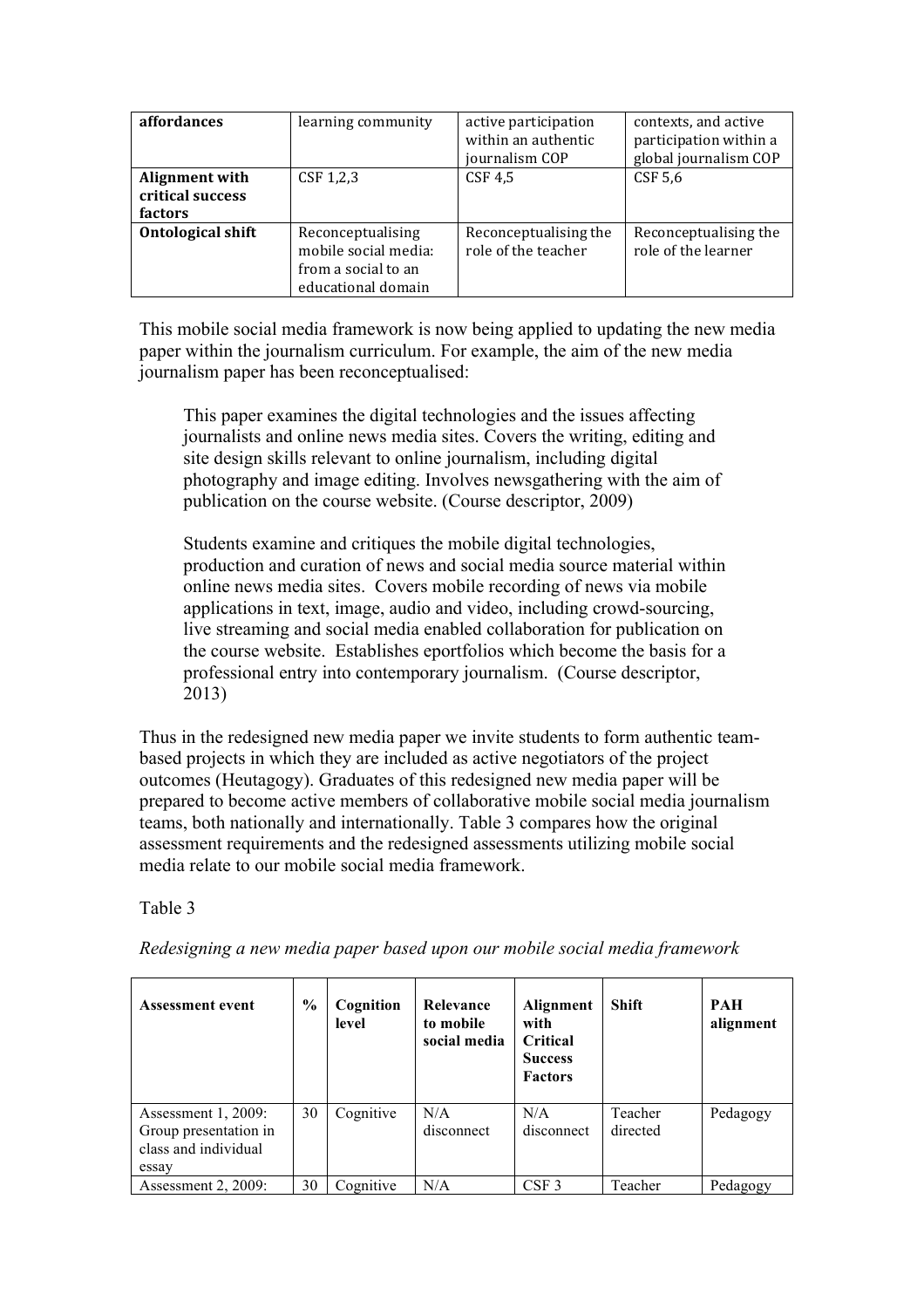| Use LMS discussion<br>forum for web                                                                                                                                                                   |    |                   | disconnect                                                                   |                  | directed                      |           |
|-------------------------------------------------------------------------------------------------------------------------------------------------------------------------------------------------------|----|-------------------|------------------------------------------------------------------------------|------------------|-------------------------------|-----------|
| portfolio                                                                                                                                                                                             |    |                   |                                                                              |                  |                               |           |
| Assessment 3, 2009:<br>Production of a four-<br>post, research-based<br>blog                                                                                                                          | 40 | Cognitive         | <b>Web 1.0</b>                                                               | CSF <sub>5</sub> | Towards<br>student<br>centred | Andragogy |
| Assessment 1, 2013:<br>Create an extended<br>community of practice,<br>and collaborate and<br>curate a critical<br>analysis on the role of<br>mobile social media<br>within a public news<br>event    | 30 | Cognitive         | Personal<br>digital<br>identity<br>building                                  | CSF 1,2,3        | Teacher<br>modeled            | Pedagogy  |
| Assessment 2, 2013:<br>Students create and<br>develop a professional<br>personal online digital<br>identity profile which<br>enables participation<br>within an extended<br>community                 | 30 | Meta<br>cognitive | Collaborate<br>in learning<br>community<br>as content<br>creators            | CSF 4.5          | Teacher<br>guided             | Andragogy |
| Assessment 3, 2013:<br>Students produce an<br>eportfolio of news<br>stories using mobile<br>social media tools<br>across multiple<br>platforms, for<br>publication on the<br><b>TWNonline</b> website | 40 | Epistemic         | Enabling<br>active<br>participation<br>within a<br>professional<br>community | $CSF$ 5,6        | Student<br>directed           | Heutagogy |

# **Conclusions**

The paper traces the establishment of the enhancing journalism education (EJE) mobile social media community of practice (COP) from its beginnings in 2011 through its growth during 2012 and 2013. The impact of the reified activities of the EJE COP used to broker pedagogical change throughout the journalism department has been significant (Coleman, 2012), and has led to the redesign of the core new media paper within the journalism curriculum. Thus based upon our experiences we propose a critical framework for supporting and implementing mobile social media for pedagogical change within journalism education, and we illustrate the use of this framework in the context of updating a new media paper within a bachelor of Journalism programme.

# **References**

Ashton, D. (2009). The professional in the age of the amateur: Higher education and journalism on-the-job. Retrieved from http://theendofjournalism.wdfiles.com/local- files/danielashton/Daniel%20Ashton.doc

Balsamo, A. (2011). *Designing Culture: The Technological Imagination at Work*. USA: Duke University Press.

Cameron, D. (2006, 4-7 December). The rocket in your pocket: How mobile phones became the Media by stealth. *The 2nd joint International Conference of Journalism*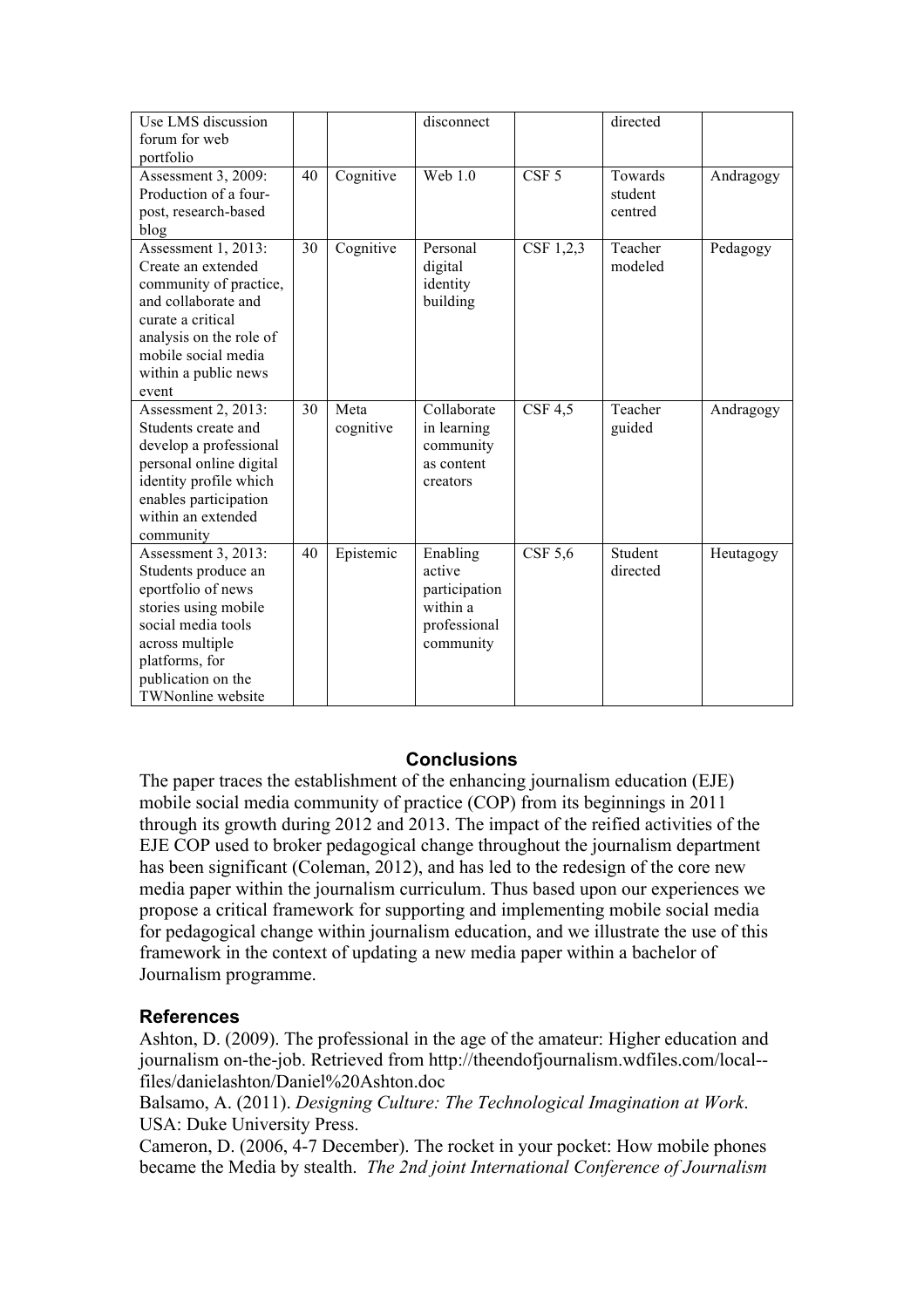*Educators Australia and New Zealand/Journalism Educators Association*, Auckland, New Zealand: AUT University.

Cochrane, Thomas. (2012). Critical success factors for transforming pedagogy with mobile web 2.0. *British Journal of Educational Technology* (in pre-print

doi:10.1111/j.1467-8535.2012.01384.x). doi: doi:10.1111/j.1467-8535.2012.01384.x Cochrane, T., Sissons, H., & Mulrennan, D. (2012). Journalism 2.0: Exploring the impact of Mobile and Social Media on Journalism Education. In I. A. Sánchez & P. Isaias (Eds.), *Proceedings of the IADIS International Conference on Mobile Learning 2012* (pp. 165-172). Berlin, Germany: IADIS International Association for Development of the Information Society.

Cochrane, T., Antonczak, L., Sissons, H., Withell, A., Wagner, D., Gordon, A. (2012, 25-28 November). Post Web 2.0 Pedagogy: Mobile social media. *The Australasian Society for Computers in Learning in Tertiary Education 2012: Future challenges, sustainable futures*. Wellington, New Zealand: ASCILITE.

Cochrane, T., Sissons, H., Mulrennan, D., & Pamatatau, R. (2013). Journalism 2.0: Exploring the impact of mobile and social media on journalism education.

*International Journal of Mobile and Blended Learning, accepted, in pre-print*. Coleman, D. (2012, November-December). The social revolution. *Idealog, 42*. Auckland, New Zealand: Tangible Media.

Elmendorp, R. (2007). Videoreporter.nl. Retrieved 21 October, 2007, from http://www.videoreporter.nl/videos.htm

Flynn, Sean. (2011). Introduction to journalism degrees and programs. *Journalism Degrees and programs: The best journalist schools.* Retrieved 26th March, 2013, from http://journalismdegree.org

Fulton, N. (2007, 22 October). The Mobile Journalism Toolkit contents. *Reuters Mobile Journalism* Retrieved 24 October, from

http://reutersmojo.com/2007/10/22/the-mobile-journalism-toolkit-contents/ Hirst, M. (2011). *News 2.0: Can journalism survive the Internet?* Crows Nest NSW, Australia: Allen & Unwin.

Irby, J. (1992, August 5-8). *Creating the culture of journalism.* Paper presented at the the Annual Meeting of the Association for Education in Journalism and Mass Communication, Montreal, Quebec, Canada.

Kukulska-Hulme, Agnes. (2010). Mobile learning as a catalyst for change. *Open Learning: The Journal of Open and Distance Learning, 25*(3), 181 - 185.

Lave, J., & Wenger, E. (1991). *Situated Learning: Legitimate peripheral participation*. Cambridge: Cambridge University Press.

Luckin, Rosemary, Clark, Wilma, Garnett, Fred, Whitworth, Andrew, Akass, Jon, Cook, John, . . . Robertson, Judy. (2010). Learner-generated contexts: A framework to support the effective use of technology for learning. In M. Lee  $& C.$  McLoughlin (Eds.), *Web 2.0-based e-learning: Applying social informatics for tertiary teaching* (pp. 70-84). Hershey, PA: IGI Global.

Montessori, Maria. (1948). *The discovery of the child* (2004 ed.). Delhi: Aakar Books. Poerksen, B. (2011). *The creation of reality: A constructivist epistemology of journalism and journalism education* (A. Kock & W. Kock, Trans.). Exeter: Imprint Academic.

Skoeps. (2007). Skoeps - everyone's a reporter Retrieved 24 October, 2007, from http://www.skoeps.com/landing.html

Swantz, Marja Liisa. (2008). Participatory action research as practice. In P. Reason & H. Bradbury (Eds.), *The sage handbook of action research: Participative inquiry and practice* (Second ed., pp. 31- 48). London: SAGE Publications.